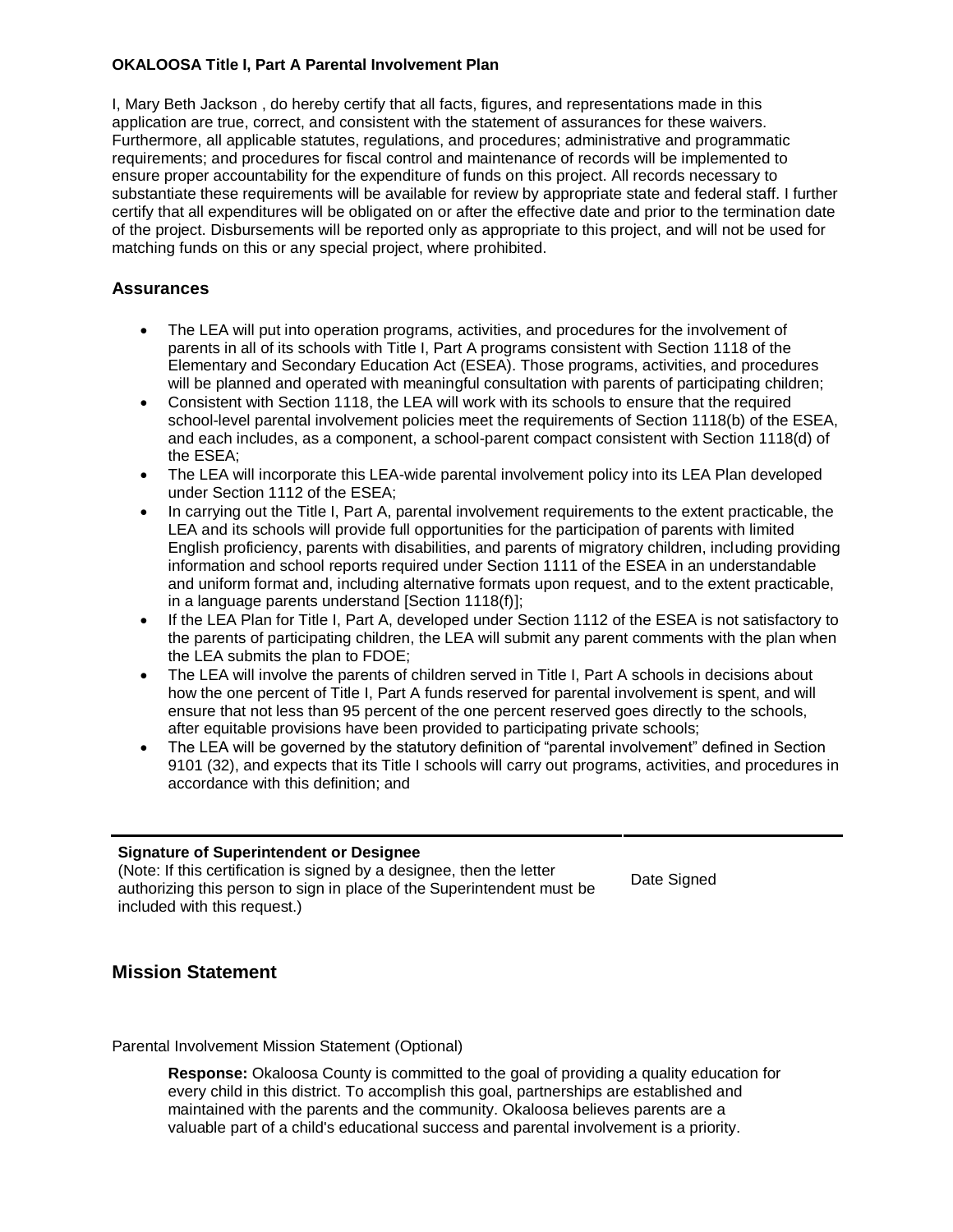#### **Involvement of Parents**

Describe the actions the LEA will take to involve parents in the following required policies/plans:

- LEA-wide parental involvement policy (PIP)[Section 1118(a)(2)];
- $\bullet$  LEA plan [Sections 1112 (c)(H), 1112(d)(1)]; -and
- $\bullet$  How the funds reserved for parental involvement will be spent [Section 1118(a)(2)].

**Response:** In May, every parent/guardian at Title I Schools is given a Family Involvement Survey. The results are reviewed and compiled by the Title I District office and returned to schools in Summer. This needs assessment provides the district and schools with parents' opinions regarding the current Parent Involvement Programs and specific barriers that need to be addressed. Parental input provided from the surveys and the evaluation meetings will be reviewed by District Title I staff and applied to the LEA Parent Involvement Plan as is feasible and/or appropriate.

Okaloosa County Schools will continue with an OCSD Parent Committee comprised of parents from Title I Schools. Title I Schools will seek parent volunteers to serve as members for the 2015-2016 school year. An application to serve on this committee is sent to every parent in the Title I Schools. Parents from the North End and South End of the district are chosen and each school is given consideration for representation. This committee will meet quarterly. These members will seek input at their individual schools and gather feedback to present in order to have provide input from each of their individual schools to the Title I Program and use of Title I budget as related to parent involvement. They will also provide feedback regarding the current PIP and development of the following years PIP.

The purpose of this committee is to review and discuss the Title I Program and Parent Involvement Plan. Topics include parents' rights to contribute to the LEA Parent Involvement Plan, a review of evaluation results, the LEA Title I Plan, and discussion of the current year Parent Involvement Plan. Through brainstorming, parents share ideas for the LEA PIP and use of funds. Brainstorming ideas are shared with schools and included in the PIP where feasible and/or appropriate. Evidence of these meetings includes phone logs, agendas, emails, sign-in sheets, and minutes or notes from the meetings.

Each Title I school submits a School Performance Plan to the District for review by the District Specialists to include the Assistant Superintendent of Curriculum and Instruction, the directors, and the Title I Specialist. Parents are included in this process by participating in SAC meetings where the plans are discussed and approved.

The Title I Specialist will ensure that a minimum of 1% of the district Title I, Part A funds are reserved for parental involvement services and at least 95% of these funds are allocated to Title I schools. Decisions involving the use of these funds will be made as the SAC team develops the SPP and PIP at each Title I school. Parents of students in each Title I school serve as members of this team and will actively participate in this process.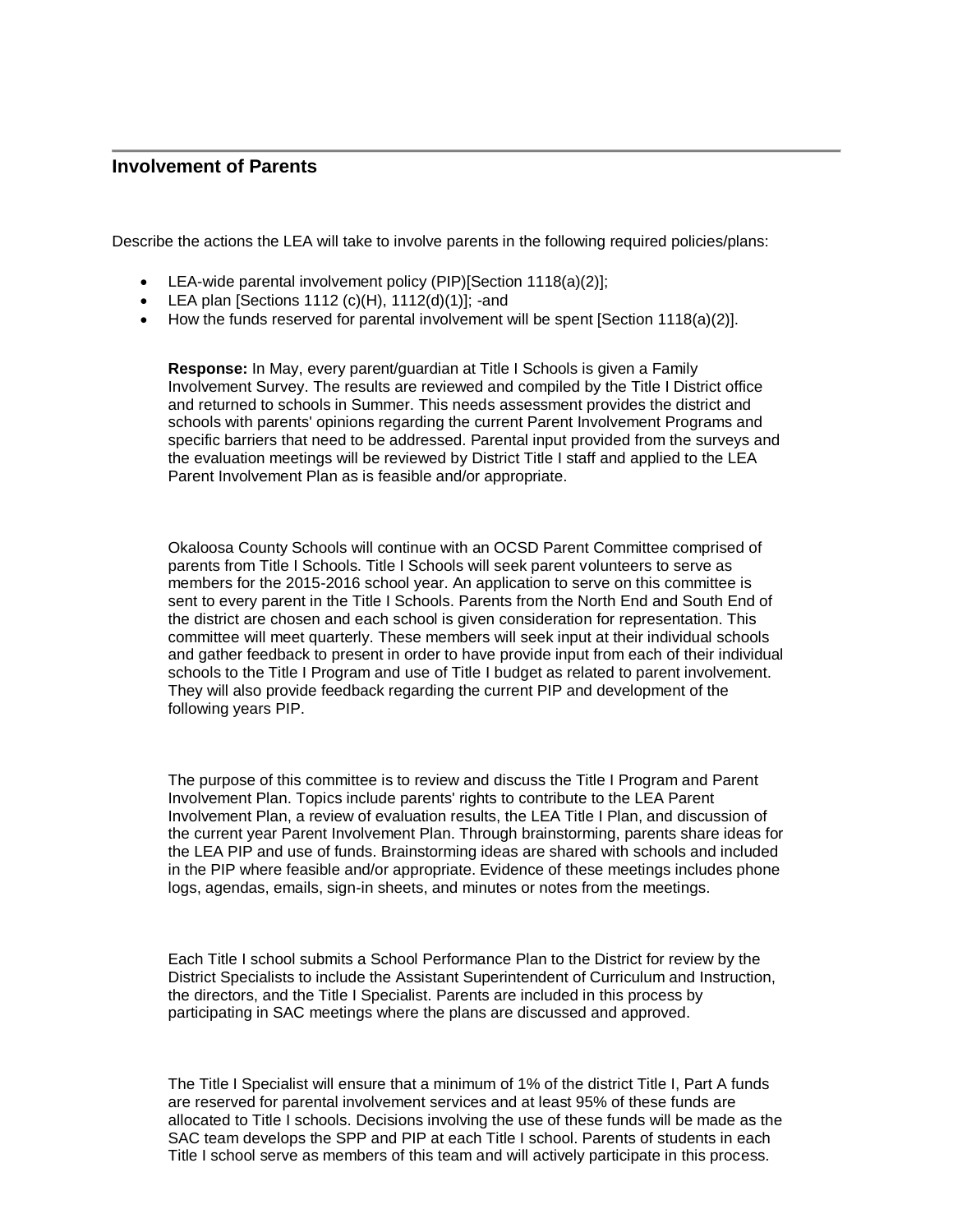Evidence of parent participation in this process includes minutes or notes from the SAC meeting, agendas, and sign-in sheets.

All of the evidence is uploaded to an online compliance bin for each individual school. Title I Specialist monitors compliance bins quarterly and provides feedback.

#### **Technical Assistance**

Describe the actions the LEA will take to provide coordination, technical assistance, and other support necessary to assist Title I, Part A schools in planning and implementing effective parental involvement activities which build the capacity of parents to improve the academic achievement of their child and overall school performance [Section 1118(a)(2)(B and C) and 1118(e)(1-14)]. Include a description of the process the LEA will use to review the school-level PIP to ensure compliance with all requirements of Section 1118 [34 CFR 200.30(e)]. Include information on how the LEA will provide other reasonable support for parental involvement activities under Section 1118 as parents may request [Section 1118(e)(14)].

**Response:** Okaloosa County will provide the following coordination, technical assistance, and other support necessary to assist Title I schools in planning and implementing effective parent involvement activities to improve student academic achievement and overall school performance.

The District provides a Title I Handbook online with access for each Title I school this folder is updated annually. Included in the handbook are descriptions and samples of required documentation, a Compliance Checklist, required Parent Notification, Fiduciary documentation, reporting requirements, and required components of the Title I Annual Meeting. Documents are uploaded to an electronic compliance bin which is reviewed quarterly by the Title I Specialist. A Microsoft Outlook Calendar was established with reminders that are sent to schools of required documentation and due dates.

To assist schools in writing their PIP, the district provides Parent Involvement ideas and best practices, navigation instructions and a sample template of the School PIP and Review Rubric. This support is provided through a training session in May as well as emails and phone calls.

Title I Principals and contacts receive an email as soon as available from FLDOE stating the required components of the School PIP, they complete the on-line PIP by the district required date of completion of September 15th to allow for feedback and revisions as well as parent review before the required date of completion (October). Requirements are also discussed in district meetings with Title I Principals and Contacts and contained in the Title I Online Handbook.

The LEA Title I staff is available for technical assistance meetings throughout the year with Title I Principals and Title I Contacts. This assistance is through phone calls, emails, on-site visits, and group meetings. Title I has also established a Title I Steering Committee comprised of Title I Remediation Teachers with one representative from each Title I School.

The District will provide technical assistance and support for the school-based parent representatives in producing outreach activities to involve parents, as appropriate and as requested.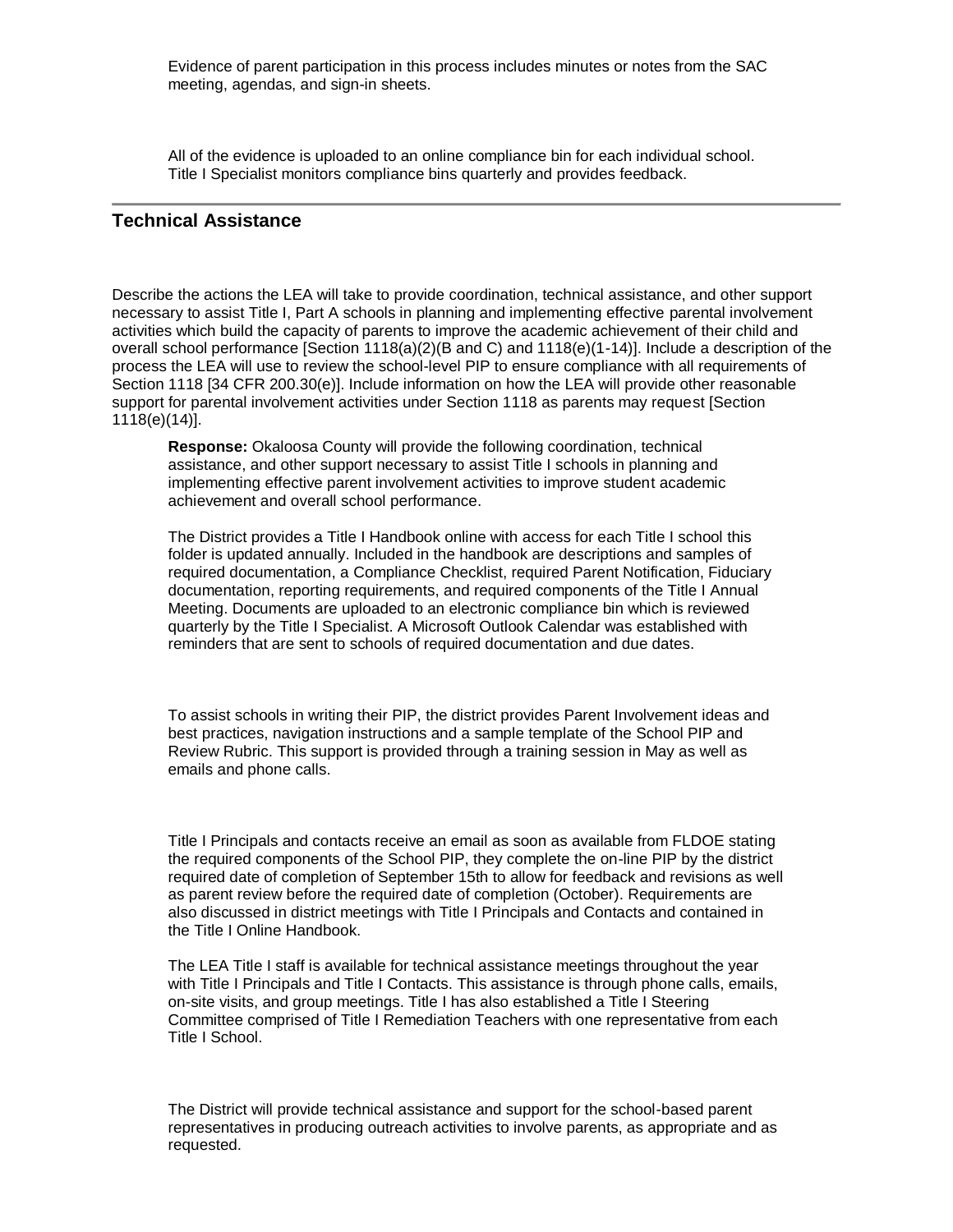Throughout the school year at the school sites, administrators, Title I Contacts and/or the Title I Specialist provides in-service training and opportunities for school staff to enhance abilities to integrate parental involvement.

The Title I Specialist reviews each school-level PIP to ensure compliance and that the activities planned will provide meaningful opportunities for parents to become more involved in their child's academic success. Schools will submit plans for review by September 15th and receive feedback by the end of September.

In June through August, technical assistance meetings are held by principals in Title I schools to review student achievement data and assist in the development, implementation, and review of all required plans.

Each Title I school will hold an annual Title I meeting at the beginning of the school year. This meeting will be held with flexible times and locations. Evidence of these meetings will include invitations, agendas, and sign-in sheets. These documents are uploaded in the electronic compliance bin and monitored by the Title I Specialist.

Parents will participate in a variety of activities designed to enhance and expand current parent involvement activities (i.e., Reading and Literacy Workshops, Math and Science nights, and special academic events, etc.) which include training, information, and improving academic performance throughout the school year.

The District provides comprehensive parental involvement links on the district web site and each Title I school may also include a direct link to the same sites from their webpage. These sites are available throughout the school year and through the summer as well.

Title I funds may be used to purchase supplementary outreach materials and posters, research-based activities for school-based parent resource centers, and offset transportation and childcare, to enable parents to participate in school-related meetings and training sessions.

Throughout the school year and during the summer, training activities are coordinated with all Federal and State programs including Even Start, IDEA, Title II, Title III, and Title IX-Part A. If funding permits, Parent Involvement staff may be hired to assist schools in meeting all Parental Involvement requirements during the school year as well as during the summer months. Parents receive all "right to know" notifications at the start of the school year no later than September 2015. Parents are involved in the School Improvement Planning Process through Parent Advisory Council Meetings held throughout the school year.

#### **Coordination and Integration**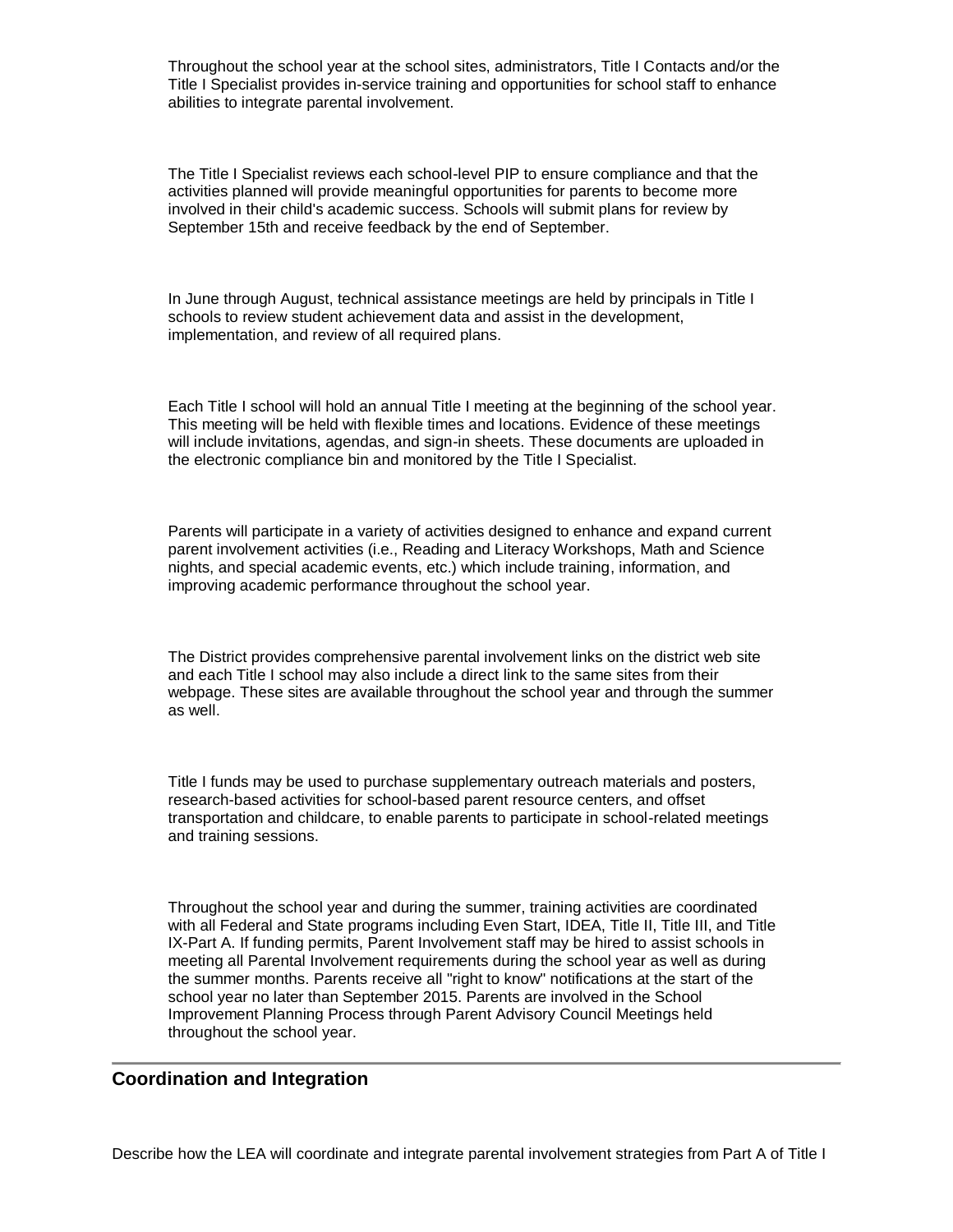with other federal programs (including but not limited to Head Start, Early Reading First, Even Start, Parents as Teachers, Home Instruction Program for Preschool Youngsters (HIPPY), Voluntary Pre-Kindergarten, Title I, Part C, Title I, Part D of Title I, Title III, and Title IV, Part A) [Sections 1118 (a)(2)(D) and 1118(e)(4)].

| Icountl | Program                               | Coordination                                                                                                                                                                                                                                      |
|---------|---------------------------------------|---------------------------------------------------------------------------------------------------------------------------------------------------------------------------------------------------------------------------------------------------|
|         | <b>Voluntary Pre-</b><br>Kindergarten | LEA Title I office coordinates with VPK and Pre-K through funding of an afternoon<br>program including staff, materials, shared classroom model and field trip<br>participation to encourage parent involvement.                                  |
|         | Title I, Part C                       | LEA Title I office coordinates with PAEC to provide parent involvement<br>opportunities to migrant program participants when applicable.                                                                                                          |
| 3       | Title I, Part D                       | LEA Title I office coordinates with district DJJ facilities coordinators through the<br>use of set-aside funds and technical assistance.                                                                                                          |
| 14      | <b>IDEA</b>                           | LEA Title I office coordinates with ESE Department for professional development<br>and MTSS meetings with parents.                                                                                                                                |
| 5       | Title II, Part A                      | LEA Title I office coordinates with Professional Development office through joint<br>funding of district wide initiatives.                                                                                                                        |
| 6       | Title III                             | LEA Title I office coordinates with the ELL department by providing childcare for<br>parents attending workshops, professional developments, academic tutoring, and<br>interpretations for parents in both written and spoken communication.      |
|         | Title IX, Part A                      | LEA Title I Specialist is also the district Title IX, Part A Homeless Liaison and<br>coordinates the programs to assist meeting the needs of our homeless students<br>and families. Title I Set Aside is also allocated.                          |
| 8       | Title IV                              | LEA Title I Specialist is also the 21st CCLC administrator and coordinates the<br>programs for parents to increase parent involvement and parents attendance in<br>school sponsored events. Coordination of services when applicable for parents. |

## **Annual Evaluation**

Describe the actions the LEA will take to conduct, with the involvement of parents, an annual evaluation of the content and effectiveness of this parental involvement policy in improving the academic quality of the Title I, Part A schools [Section 1118(a)(2)(E)].

**Response:** The District Parent Committee will be included in the input into the development, implementation, and evaluation of the Title I Parent Involvement Plan. In May, a Family Involvement Survey is sent to all Title I schools and distributed to all parents. Results from the survey are compiled and reviewed by district Title I staff and sent back to the Title I schools in summer. Preliminary results will be shared by district staff at the quarterly parent committee meetings to identify areas of strengths, areas of needs and common barriers for greater participation by parents. Parents on the committee will provide insight and feedback. This information and discussions at this meeting will be used to revise the PIP and parental involvement activities as needed.

# **Building Capacity**

If the LEA plans to implement LEA-wide activities, describe the actions the LEA will take to build the schools' and parents' capacity for strong parental involvement, in order to ensure effective involvement of parents and to support a partnership among the school involved, parents, and the community to improve student academic achievement [Sections 1118(a)(2)(C), 1118(e)(1-14)].

| count | <b>Content and Type</b><br>of Activity | <b>Person</b><br><b>Responsible</b> | <b>Anticipated Impact on</b><br><b>Student Achievement</b> | <b>Timeline</b> | <b>Evidence of</b><br><b>Effectiveness</b> |
|-------|----------------------------------------|-------------------------------------|------------------------------------------------------------|-----------------|--------------------------------------------|
|       | Florida Standards                      | Dept. of                            | Through better                                             |                 | Throughout District level FSA              |
|       |                                        | Curriculum,                         | understanding of academic                                  | the school      | scores, number of                          |
|       |                                        | Instruction and                     | expectations, parents can                                  | year            | website visits                             |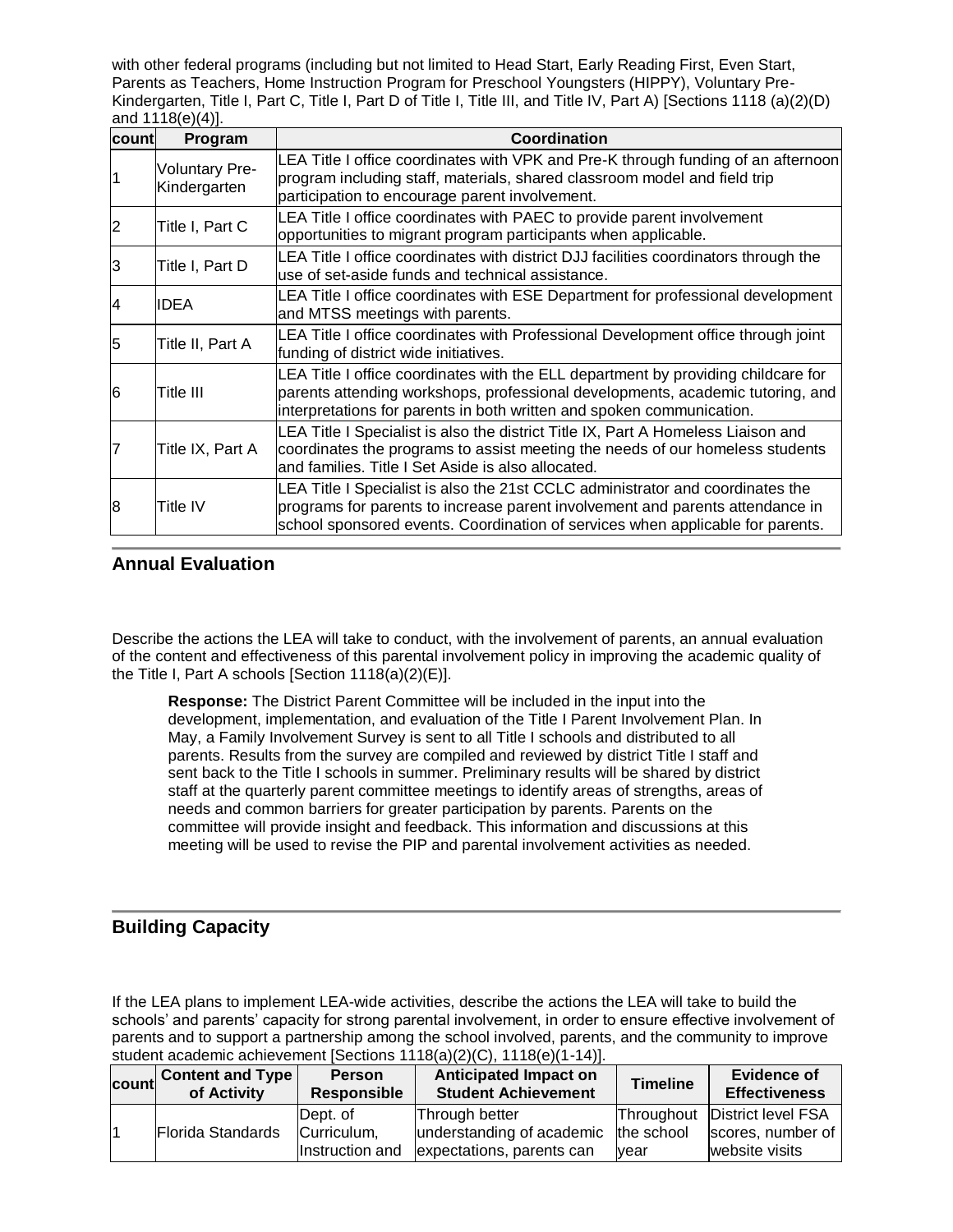|                |                                                          | Assessment                                                         | assist students in improving<br>skills                                                                                                                                                                                                                                         |                                             |                                                                                  |
|----------------|----------------------------------------------------------|--------------------------------------------------------------------|--------------------------------------------------------------------------------------------------------------------------------------------------------------------------------------------------------------------------------------------------------------------------------|---------------------------------------------|----------------------------------------------------------------------------------|
| $\overline{c}$ | <b>Assessments</b><br>conferences                        | District and<br>school site<br>faculty and staff                   | Through individual<br>conferences to discuss each<br>child's assessment results,<br>expectations, and goals for<br>the school year parents and<br>students are equipped with<br>knowledge needed to<br>succeed.                                                                | August<br>through May                       | Conference logs                                                                  |
| 3              | Reading and Math<br>Workshops                            | Schools                                                            | Content specific sessions<br>will be provided for parents<br>and students. Activities will<br>include opportunities for<br>parents and students to<br>work together. Information<br>will include strategies<br>parents can use at home<br>when working with their<br>children. | August                                      | Sign-in sheets,<br>agendas, hand-<br>through May outs, presentation<br>materials |
| 4              | <b>OCSD</b> website                                      | <b>District</b><br>webmaster                                       | Parents have access to<br>information and resources to<br>stay informed and assist<br>them in promoting student<br>academic achievement.                                                                                                                                       | ongoing                                     | Parent feedback,<br>number of website<br>visits                                  |
| 5              | Blackboard<br><b>Connect Mass</b><br>Notification System | Schools and<br>district                                            | Parents will be kept<br>informed about school and<br>district information to assist<br>them in promoting academic year<br>achievement.                                                                                                                                         | Throughout<br>the school                    | Parent feedback,<br>blackboard<br>connect logs                                   |
| 6              | Parent Technology<br>Training                            | <b>Title I District</b><br>Department                              | Parents will build their<br>capacity to help their child at the school<br>home.                                                                                                                                                                                                | Throughout<br>vear                          | Sign-in sheets,<br>agenda                                                        |
| 7              | Open House                                               | School<br>Principals                                               | Increased parent awareness<br>of student achievement,<br>teacher qualifications,<br>volunteer opportunities, and<br>ways to support their<br>children.                                                                                                                         | August-<br>October                          | Sign-in sheets,<br>agenda                                                        |
| 8              | <b>Annual Title I</b><br>Meeting                         | <b>Title I Contact</b><br>Teachers and<br>School<br>Administration | Increased parent awareness<br>of student achievement,<br>teacher qualifications,<br>volunteer opportunities, and<br>ways to support their<br>children.                                                                                                                         | August-<br>October                          | Sign-in sheets,<br>agenda,<br>evaluation                                         |
| 9              | <b>Parent Conferences</b>                                | Teachers at<br><b>Title I Schools</b>                              | Providing support to<br>students and assisting<br>parents in supporting their<br>children with homework.<br>Increase parents awareness year<br>of CCSS and required State<br>Assessments.                                                                                      | Throughout<br>the school                    | invitations, notes<br>from conferences                                           |
| 10             | OCSD Title I Parent and Title I<br>Committee             | Instructional<br>Coach                                             | Title I Specialist  Increase parents input into<br>activities to reduce barriers<br>to student success and<br>parental involvement.                                                                                                                                            | monthly<br>throughout<br>the school<br>vear | Sign-in sheets,<br>agenda, meeting<br>minutes,<br>evaluations                    |
| 11             | <b>Mentor Training</b>                                   | Community<br><b>Affairs</b><br>Department                          | Through additional guidance<br>provided by mentors,<br>individual student needs will<br>be addressed.                                                                                                                                                                          | Throughout<br>the school<br>vear            | Sign-in sheets,<br>agenda, number<br>of mentors                                  |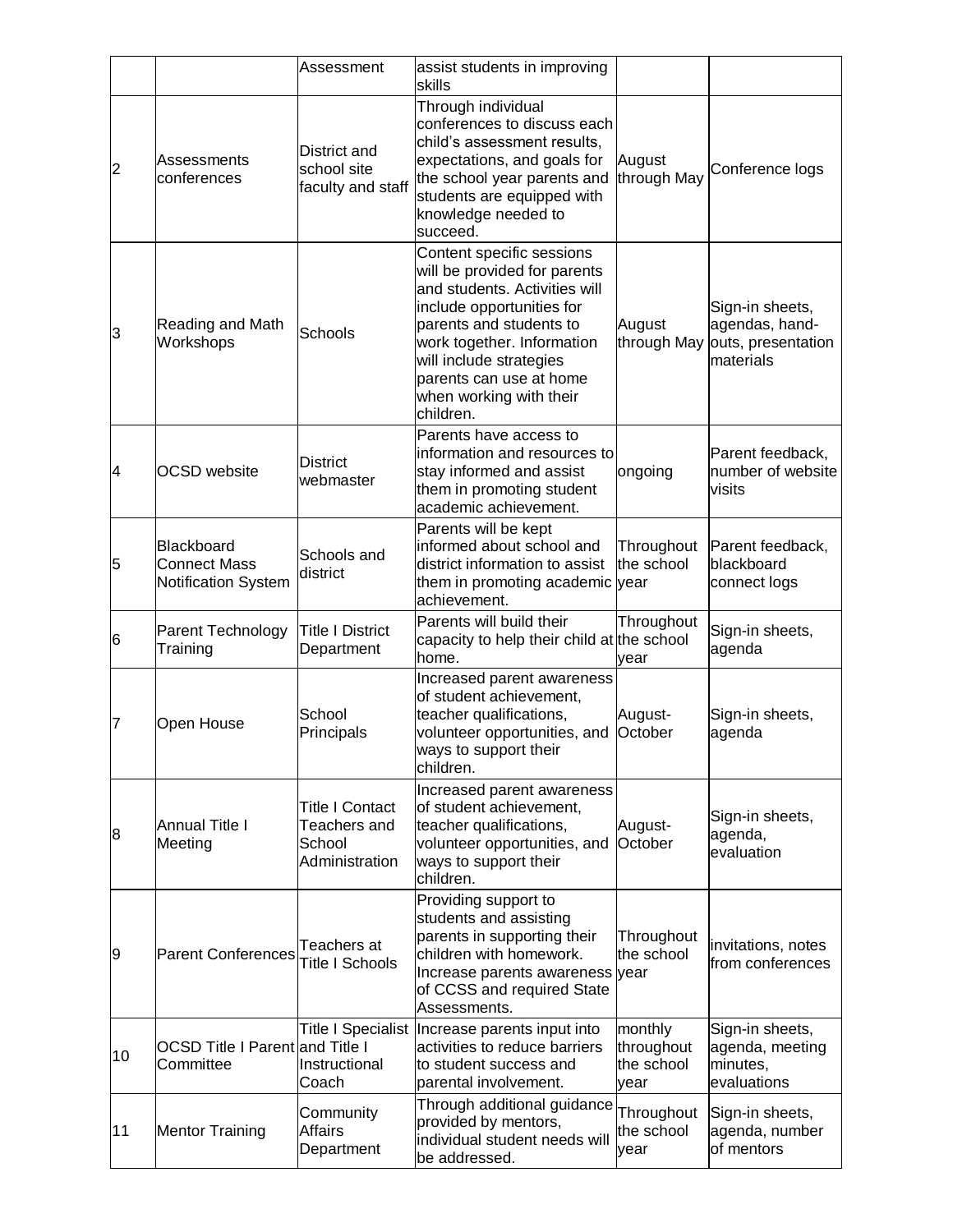| 12 | <b>Community Affairs</b><br>website with<br>mentoring videos<br>created by Cox<br>Communication | Community<br><b>Affairs</b><br>Department                          | Through additional guidance<br>provided by mentors,<br>individual student needs will<br>be addressed.                                                                                  | Throughout<br>the school<br>vear | Sign-in sheets,<br>agenda, number<br>of mentors                                                   |
|----|-------------------------------------------------------------------------------------------------|--------------------------------------------------------------------|----------------------------------------------------------------------------------------------------------------------------------------------------------------------------------------|----------------------------------|---------------------------------------------------------------------------------------------------|
| 13 | School based<br><b>Mentor Coordinator</b>                                                       | Community<br><b>Affairs</b><br>Department                          | Through additional guidance<br>provided by mentors,<br>individual student needs will<br>be addressed.                                                                                  | Throughout<br>the school<br>vear | Sign-in sheets,<br>agenda, number<br>of mentors                                                   |
| 14 | School based<br>Volunteer<br>Coordinators                                                       | Community<br><b>Affairs</b><br>Department                          | Through decreasing the<br>ratio of adult to student,<br>student needs are more<br>effectively addressed.                                                                               | Throughout<br>the school<br>vear | Increased school<br>based volunteer<br>logs                                                       |
| 15 | <b>Finding Mentors for</b><br>students                                                          | Community<br><b>Affairs</b><br>Department                          | Through additional guidance<br>provided by mentors,<br>individual student needs will<br>be addressed.                                                                                  | Throughout<br>the school<br>vear | Decreased drop-<br>out rate                                                                       |
| 16 | Imaginelearning<br>web based software Title III<br>to assist families in<br>learning English    | Department                                                         | Increased language<br>acquistion of ELL students                                                                                                                                       | Throughout<br>the school<br>year | Decreased need<br>for translators at<br>parent meetings,<br><b>ELL</b> students<br>scores improve |
| 17 | <b>All Scholars</b><br>Institute                                                                | Curriculum<br>Specialists                                          | Increase academic skills                                                                                                                                                               | Throughout<br>the school<br>year | Increased<br>participation in<br>advanced classes                                                 |
| 18 | Parent Leadership<br>Council                                                                    | <b>ESOL Title III</b><br>Dept.                                     | Through discussions of<br>topics centered on<br>education programs, parents<br>will have a better<br>understanding of ways to<br>assist their children in<br>improving academic skills | Four times<br>per year           | Sign in sheets,<br>FSA scores,<br><b>CELLA</b> scores                                             |
| 19 | Parent Workshops<br>with Common Core<br>presentations                                           | <b>District FSA</b><br>support staff                               | Through greater<br>understanding of standards<br>parents will be able to assist<br>their children with<br>acquisition of academic<br>skills                                            | Throughout<br>the school<br>vear | Sign in sheets,<br>state assessments<br>in 2014-15                                                |
| 20 | Head Start Council                                                                              | <b>Title I Specialist</b><br>and Title I<br>Instructional<br>Coach | Increase partnership with<br><b>Headstart</b>                                                                                                                                          | Throughout<br>the school<br>vear | Increase in<br>enrollment of at-<br>risk students in<br>Title I feeder areas                      |
| 21 | Parent Input Link on<br><b>OCSD Website</b>                                                     | <b>OCSD</b><br>Title I Specialist questions                        | Provide a venue for<br>Technology and additional parent input and                                                                                                                      | Ongoing                          | Increased parental<br>linvolvement and<br>input                                                   |
| 22 | 21st CCLC Parent<br>Workshops                                                                   | <b>Title I Specialist</b>                                          | Increase parent awareness<br>and involvement in Title I<br>Schools that have CCLC<br>after school program                                                                              | Throughout<br>the school<br>year | Increased parental<br>involvement and<br>input                                                    |

# **Staff Training**

Describe the professional development activities the LEA will provide, with the assistance of the schools and parents, to educate staff on the value and utility of contributions of parents; how to reach out to, communicate with, and work with parents as equal partners; the implementation and coordination of parent programs; and how to build ties between parents and the school [Section 1118 (e)(3)]. **count Content and Type Person** Anticipated Impact on Timeline Evidence of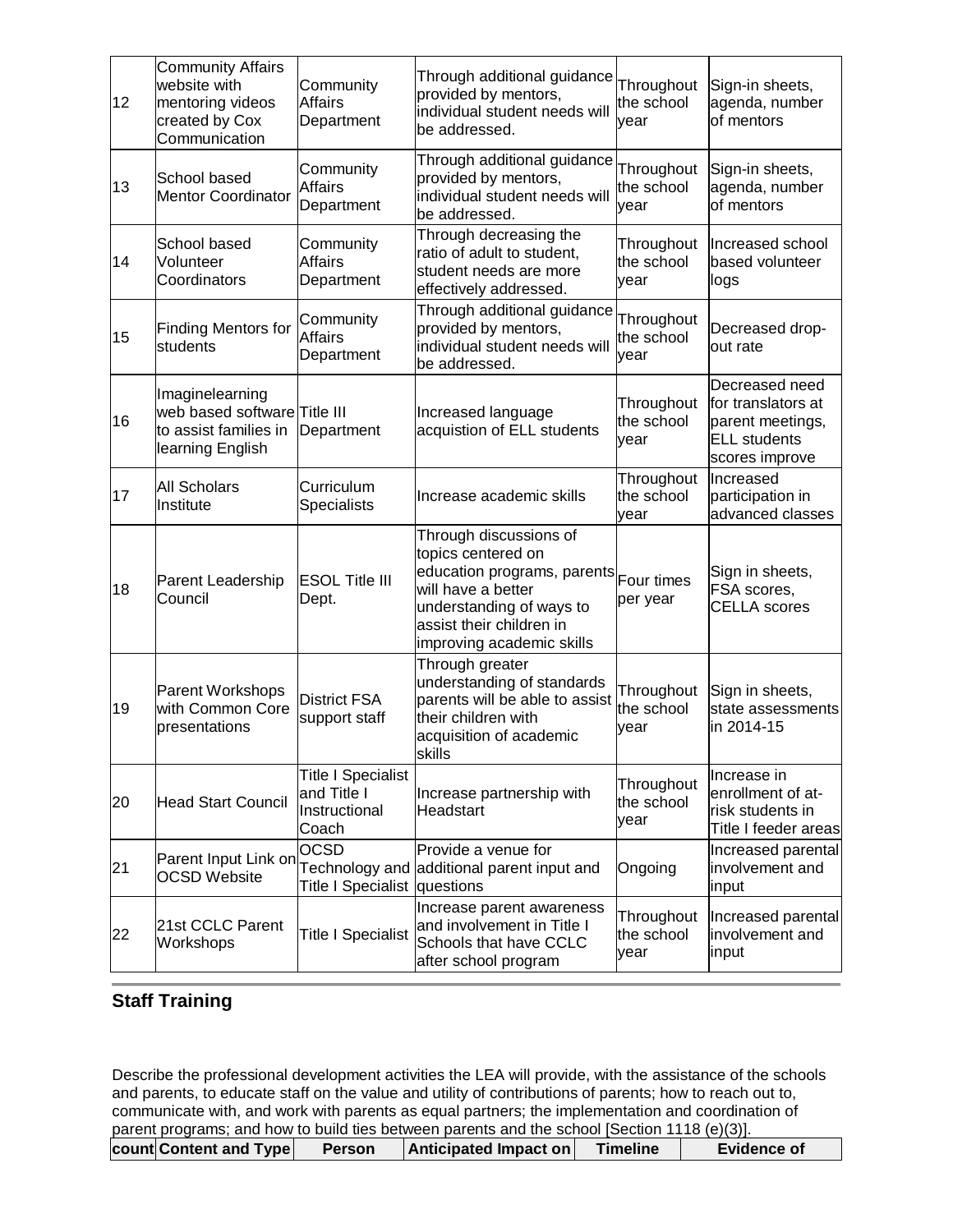|                | of Activity                                                                                                    | <b>Responsible</b>                                  | <b>Student Achievement</b>                                                                                                                            |                                              | <b>Effectiveness</b>                                                                                         |
|----------------|----------------------------------------------------------------------------------------------------------------|-----------------------------------------------------|-------------------------------------------------------------------------------------------------------------------------------------------------------|----------------------------------------------|--------------------------------------------------------------------------------------------------------------|
|                | Professional<br>Learning<br>Communities and<br>Data Chats                                                      | Schools                                             | Teachers increased<br>knowledge of individual<br>students' needs and<br>methods of meeting the<br>needs will increase<br>students academic<br>skills. | Throughout<br>the school<br>vear             | Staff development<br>calendars, LEA<br>records of in-service<br>points, sign-in sheets,<br>student test data |
| 2              | <b>Teaching Students</b><br>from Poverty<br>Workshop                                                           | Title I<br>Specialist                               | Through better<br>understanding of the<br>specific needs of<br>students in poverty,<br>their academic skills will school year<br>increase.            | As scheduled<br>by schools<br>throughout the | Sign-in sheets,<br>evaluations, sub group<br><b>FCAT</b> scores                                              |
| 3              | New Teacher<br><b>Training Program</b>                                                                         | New Teacher<br>Coordinator                          | New teachers will better August-May of materials, sign-in<br>lunderstand needs of<br>students.                                                        | current school<br>vear                       | Agenda, training<br>sheets, test scores of<br>new teacher's<br>students                                      |
| 4              | Teacher training<br>related to Parent<br>Involvement                                                           | Title I<br>Principals and<br>Title I staff          | Through increased<br>parent involvement,<br>parents will be equipped the school<br>to assist students with<br>academic achievement.                   | Throughout<br>vear                           | Parent feedback,<br>parent school<br>communications                                                          |
| 5              | <b>Putting the Pieces</b><br>Together<br>Workshop on<br>Parent Involvement                                     | Title I<br>Specialist and<br><b>Title I Contact</b> | Assisting faculty with<br>building relationships<br>with parents                                                                                      | Monthly at<br>faculty<br>meetings            | Faculty feedback and<br>reflection                                                                           |
| $\overline{6}$ | <b>Mid-Year Reviews</b><br>with Each School<br>to review SPP to<br>include parent<br>involvement<br>activities | Instruction<br>Department                           | Curriculum and Reflection on practices<br>and parent involvement<br>in Title I Schools                                                                | End of every<br>semester                     | Minutes and noted<br>changes to SPP                                                                          |

# **Communication and Accessibility**

Describe how the LEA will provide full opportunities for participation in parental involvement activities for all parents (including parents with limited English proficiency, disabilities, and migratory children). Include how the LEA plans to share information related to school and parent programs, meetings, school reports, and other activities in an understandable and uniform format and to the extent practical, in a language parents can understand [Section 1118(e)(5) and 1118(f)].

**Response:** Accommodations will be made for parents with disabilities as needed. If a parent has an identified disability, the LEA and schools will work with the appropriate services to ensure the opportunity for parent involvement.

The LEA Title I Office, in collaboration with the ESOL Department, will provide assistance in securing translators for specific language groups as needed. All documents are translated into Spanish when feasible. When a school has a population of 15 or more native speakers of a specific language, a translator will be assigned to the school. When there is less than 15 native speakers, the school contacts the district and translators are provided when needed and feasible. In addition, when necessitated and when feasible, state and district produced documents and written communication will be translated into a variety of languages. Also when feasible, information will be provided in a variety of settings to include Title I Informational meetings, Parent-Teacher Conferences, Parent trainings and meetings, newsletters, etc. in the parents' home language.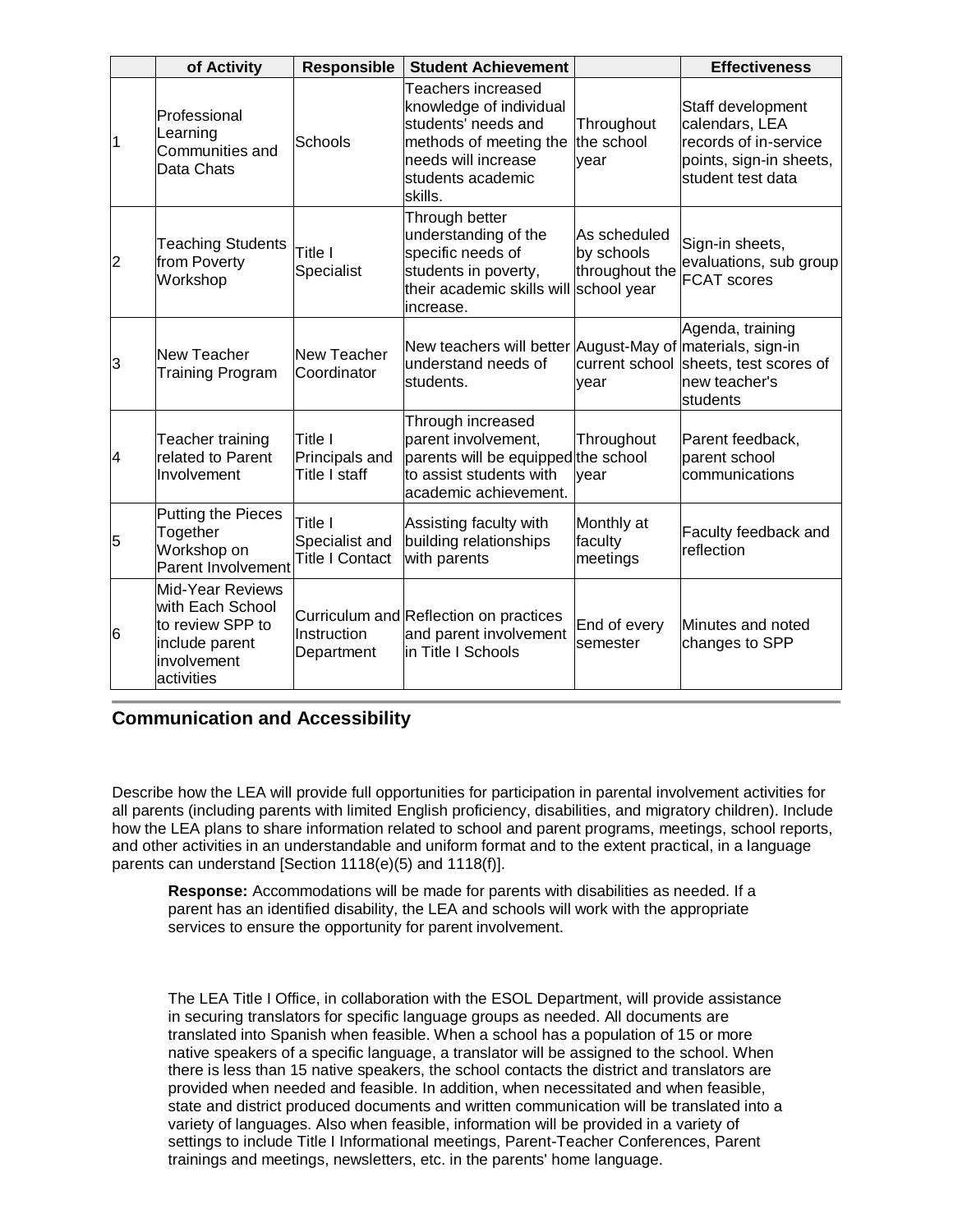Samplings of schools' parent communications are uploaded to the electronic compliance bin which is monitored quarterly by the Title I Department.

New parents are informed of parent activities through frequent newsletters, emails, websites, marquees, phone calls, and flyers.

In addition to the above, the district implements these strategies to assist parents with other needs:

The District maintains a Title I Parent Involvement website with links to relevant parenting materials. And the Title I staff will meet quarterly with OCSD Parent Committee with representatives from schools to share information about parent programs and school reports as well as to brainstorm with parents ways to better share the information with more parents.

In order to ensure that schools provide information to parents in a language they can understand, a sampling of documents are uploaded to an electronic compliance bin that is reviewed quarterly by the Title I department. In addition, schools with interpreters keep phone logs of calls made to parents. Interpreters signatures are provided when they attend meetings whether they are assigned to a school or called in for a meeting at another school.

#### **Discretionary Activities**

The LEA parental involvement policy may include additional discretionary activities that the LEA, in consultation with the parents, chooses to undertake to build parents' capacity for involvement in the school and school system to support their children's academic achievement [Section 1118(e)]. Check here if the LEA does not plan to implement the discretionary parental involvement activities. Check all activities the LEA plans to implement:

| Icountl | <b>Activity</b>                                                                                                                                                                                                                                         | <b>Description of</b><br>Implementation<br><b>Strategy</b> | <b>Person</b><br><b>Responsible</b>                                                                                | <b>Anticipated</b><br>Impact on<br><b>Student</b><br><b>Achievement</b>      | <b>Timeline</b>                              |
|---------|---------------------------------------------------------------------------------------------------------------------------------------------------------------------------------------------------------------------------------------------------------|------------------------------------------------------------|--------------------------------------------------------------------------------------------------------------------|------------------------------------------------------------------------------|----------------------------------------------|
|         | Involving parents in the<br>development of training for<br>teachers, principals, and<br>other educators to improve<br>the effectiveness of that<br>training [Section 1118(e)(6)];                                                                       | <b>OCSD Parent</b><br>Committee                            | Title I Specialist,<br>Title I<br>Instructional<br>Coach, and<br><b>District Title</b><br>l/Instructional<br>Coach | Increased<br>partnerships<br>between parents<br>and teachers                 | On-going<br>throughout<br>the year           |
| 2       | Providing necessary literacy<br>training for parents from Title Parent nights and<br>I, Part A funds, if the LEA<br>has exhausted all other<br>reasonably available sources necessary literacy<br>of funding for that training<br>[Section 1118(e)(7)]; | literacy fairs-<br>Providing<br>training                   | School staff                                                                                                       | Increased<br>lstudent<br>performance on<br>formal & informal<br>lassessments | On-going<br>throughout<br>the school<br>year |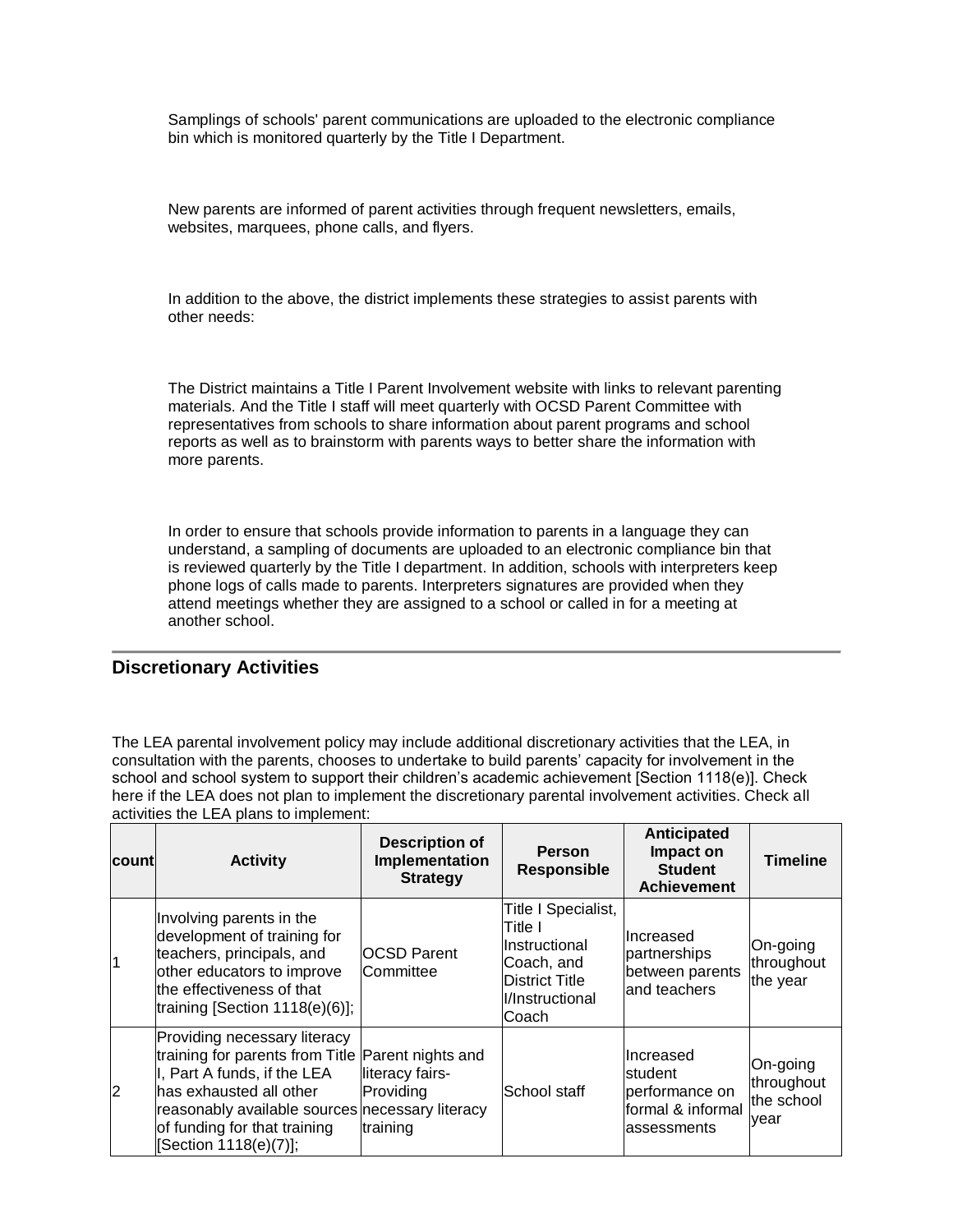| 3 | Paying reasonable and<br>necessary expenses<br>associated with parental<br>involvement activities,<br>including transportation and<br>child care costs, to enable<br>parents to participate in<br>school-related meetings and<br>training sessions [Section<br>$1118(e)(8)$ ];                                                                                                         | Paying reasonable<br>expenses<br>associated with<br>parent involvement                                          | Title I office<br>provides funding<br>to schools for<br>these events.<br>Title I<br>bookkeeper,<br>school<br>bookkeeper | Increased<br>participation from<br>parents may<br>directly affect<br>student<br>performance and<br>literacy     | As needed<br>throughout<br>the school<br>year.                        |
|---|----------------------------------------------------------------------------------------------------------------------------------------------------------------------------------------------------------------------------------------------------------------------------------------------------------------------------------------------------------------------------------------|-----------------------------------------------------------------------------------------------------------------|-------------------------------------------------------------------------------------------------------------------------|-----------------------------------------------------------------------------------------------------------------|-----------------------------------------------------------------------|
| 4 | Training parents to enhance<br>the involvement of other<br>parents [Section 1118(e)(9)];                                                                                                                                                                                                                                                                                               | Providing for<br>parents to share<br>with their parents at and School Staff<br>their school                     | <b>Title I Specialist</b>                                                                                               | Increased<br>student input                                                                                      | On-going<br>througout<br>the year                                     |
| 5 | Maximizing parental<br>involvement and participation<br>in their children's education<br>by arranging school<br>meetings at a variety of<br>times, or conducting in-home<br>conferences between<br>teachers or other educators,<br>who work directly with<br>participating children, with<br>parents who are unable to<br>attend those conferences at<br>school [Section 1118(e)(10)]; | Maximizing parent<br>involvement by<br>arranging meetings Title I event<br>at a variety of times planning staff | School level<br>principal and                                                                                           | Increased parent<br>participation<br>which may result<br>in increased<br>student<br>performance and<br>literacy | On-going<br>throughout<br>the school<br>vear.                         |
| 6 | Establishing a LEA-wide<br>parent advisory council to<br>provide advice on all matters<br>related to parental<br>involvement in Title I, Part A<br>programs [Section<br>1118(e)(12)]; and                                                                                                                                                                                              | Monthly meetings<br>with Title I<br>Specialist and<br>parents                                                   | <b>District Title I</b><br>office                                                                                       | Increased<br>information and<br>involvement may<br>positively affect<br>student<br>achievement                  | On-going<br>throughout<br>the school<br>year.<br>Monthly<br>meetings. |
| 7 | Developing appropriate roles<br>for community-based<br>organizations and<br>businesses, including faith-<br>based organizations, in<br>parental involvement<br>activities [Section<br>1118(e)(13)].                                                                                                                                                                                    | Participation by<br>Title I Specialist in<br>community<br>organizations for<br>assisting families in<br>need.   | Curriculum<br>specialists,<br>school staff and<br>organization<br>personnel                                             | Increased<br>community and<br>parent<br>participation may<br>positively affect<br>student<br>performance        | On-going<br>throughout<br>the school<br>year, as<br>needed            |

# **Upload Evidence of Input from Parents**

Upload evidence of parent input in the development of the plan.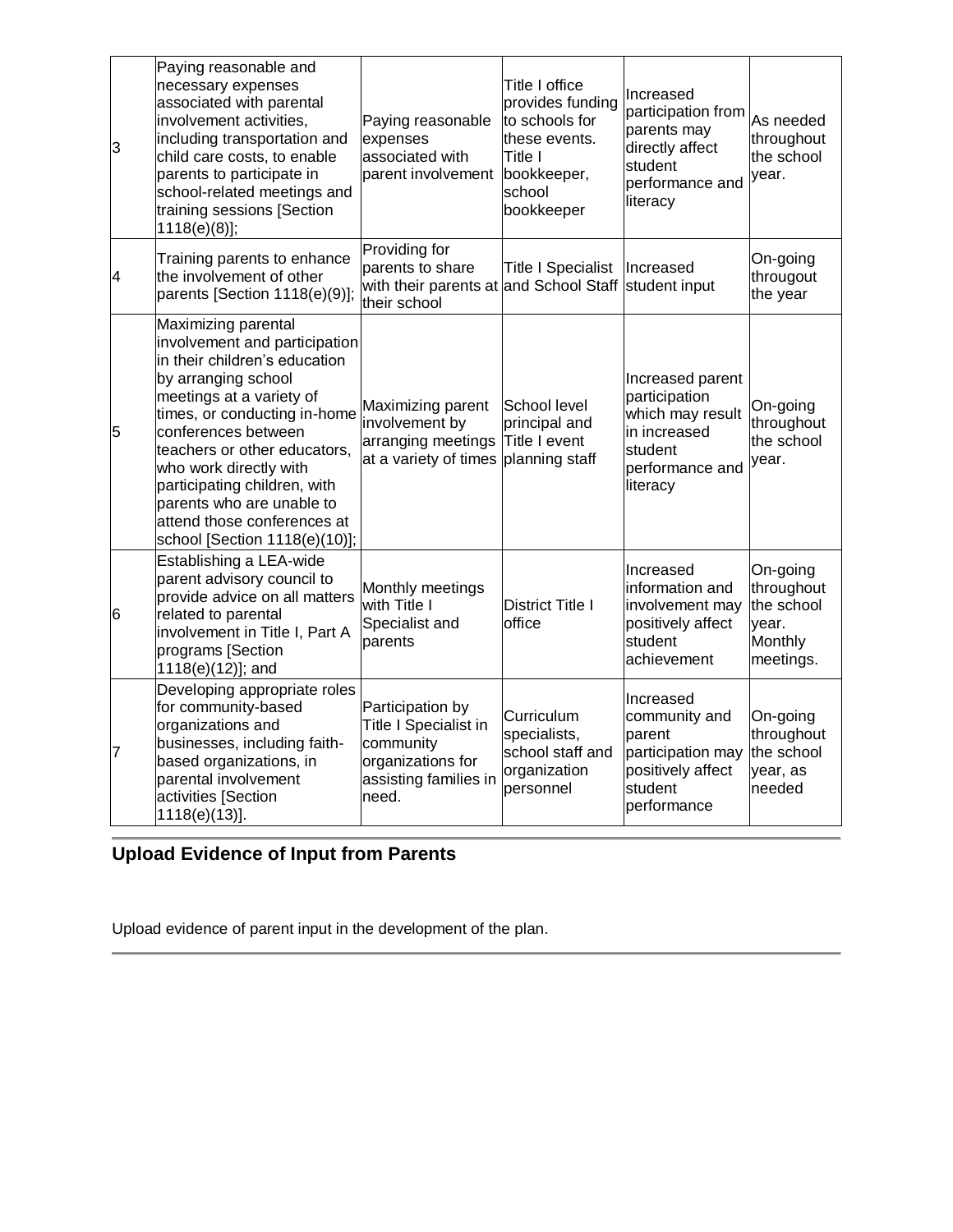# **Building Capacity Summary**

Provide a summary of the activities offered to help build the capacity of parents improve their children academic achievement [Section 1118(e)(1-2)].

| count          | <b>Content and</b><br><b>Type of Activity</b>           | Number of<br><b>Activities</b> | Number of<br><b>Participants</b> | <b>Anticipated Impact on Student Achievement</b>                                                                                                                                                                                                                |
|----------------|---------------------------------------------------------|--------------------------------|----------------------------------|-----------------------------------------------------------------------------------------------------------------------------------------------------------------------------------------------------------------------------------------------------------------|
|                | <b>Annual Title I</b><br>Meeting                        | 20                             | 1000                             | Increased parent awareness of student<br>achievement, teacher qualifications, volunteer<br>opportunities, and ways to support their children.                                                                                                                   |
| $\overline{2}$ | <b>OCSD Title I</b><br><b>Parent Committee</b>          |                                | 48                               | Increase parents input into activities to reduce<br>barriers to student success and parental<br>involvement                                                                                                                                                     |
| 13             | <b>Head Start</b><br>Council                            | 12                             | 180                              | Increase partnership with Headstart.                                                                                                                                                                                                                            |
| 14             | Reading and Math 28<br>Workshops                        |                                | 1400                             | Content specific sessions will be provided for<br>parents and students. Activities will include<br>opportunities for parents and students to work<br>together. Information will include strategies parents<br>can use at home when working with their children. |
| 5              | Open House                                              | 20                             | 6000                             | Increased parent awareness of student<br>achievement, teacher qualifications, volunteer<br>opportunities, and ways to support their children.                                                                                                                   |
| $\overline{6}$ | Parent<br>Conferences                                   | 600                            | 6000                             | Providing support to students and assisting parents<br>in supporting their children with homework. Increase<br>parents awareness of CCSS and required State<br>Assessments.                                                                                     |
|                | Parent<br>Workshops with<br><b>FSA</b><br>presentations |                                | 24                               | Through greater understanding of standards parents<br>will be able to assist their children with acquisition of<br>academic skills                                                                                                                              |

## **Staff Training Summary**

Provide a summary of the professional development activities provided by the LEA to educate staff on the value and utility of contributions of parents; how to reach out to, communicate with, and work with parents as equal partners; the implementation and coordination of parent programs; and how to build ties between parents and the school [Section 1118(e)(3)].

| <b>Anticipated Impact on Student</b><br><b>Content and Type of</b><br>Number of<br><b>count</b><br><b>Activities</b><br><b>Participants</b><br><b>Achievement</b><br><b>Activity</b> |  |
|--------------------------------------------------------------------------------------------------------------------------------------------------------------------------------------|--|
|--------------------------------------------------------------------------------------------------------------------------------------------------------------------------------------|--|

# **Private School Summary**

Provide a summary of the parental involvement activities provided for private schools implementing a Title I, Part A program [Section 1120(a)(1)]

| count | <b>Content and Type of</b>                                            | Number of           | <b>Schools</b> | <b>Anticipated Impact on Student</b>                                                                                                   |
|-------|-----------------------------------------------------------------------|---------------------|----------------|----------------------------------------------------------------------------------------------------------------------------------------|
|       | <b>Activity</b>                                                       | <b>Participants</b> | Participating  | <b>Achievement</b>                                                                                                                     |
|       | Parent letters sent home<br>with information about<br>Title I program | '30                 |                | through parent awareness of services,<br>they will be better able to assist their<br>children at home with math and reading<br>lskills |